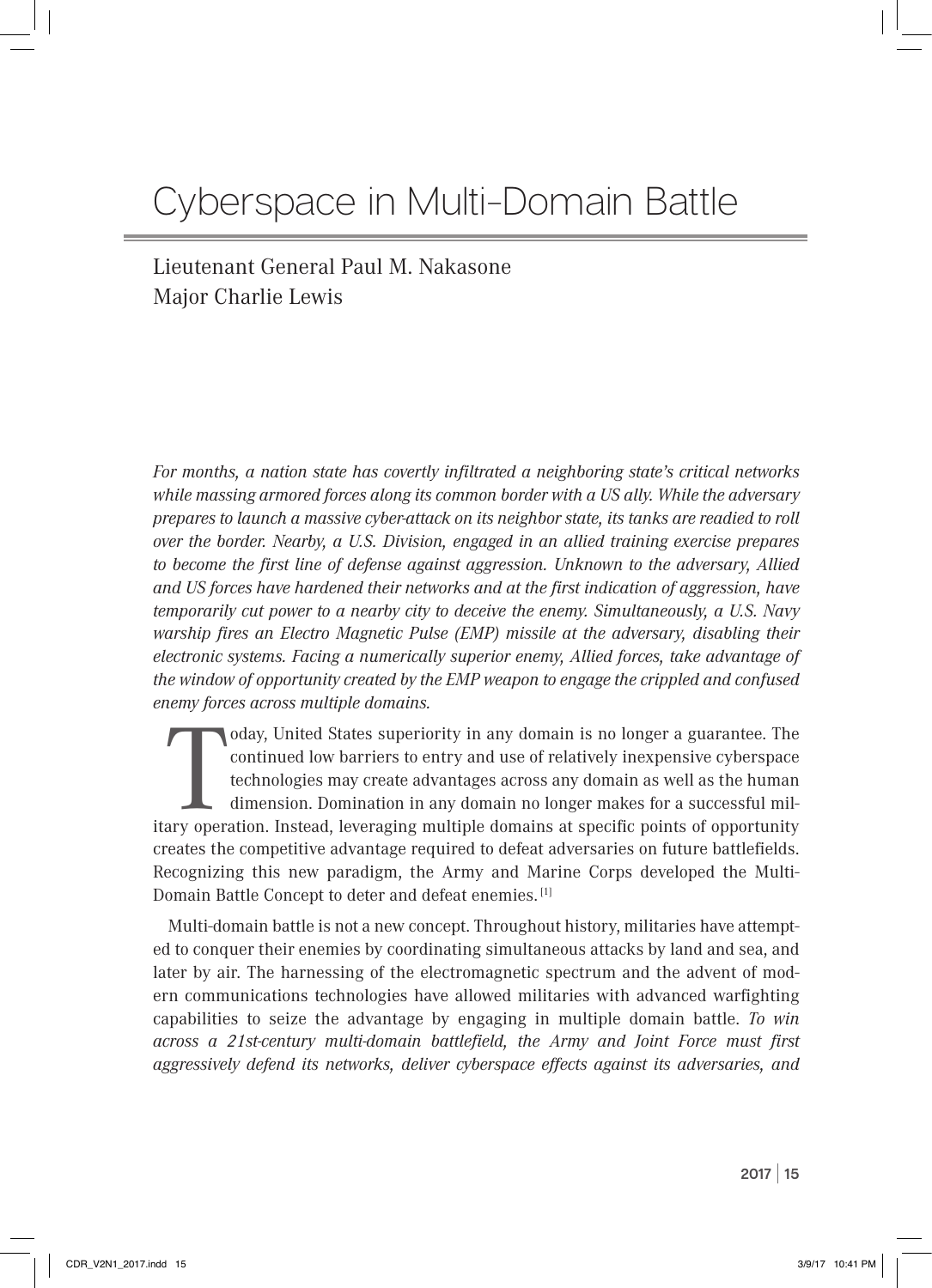

Lieutenant General Paul M. Nakasone assumed command of U.S. Army Cyber Command on Oct. 14, 2016. A native of White Bear Lake, Minnesota, the general is a graduate of Saint John's University in Collegeville, Minnesota, where he received his commission through the Reserve Officers' Training Corps.

LTG Nakasone has held command and staff positions across all levels of the Army with assignments in the United States, the Republic of Korea, Iraq, and Afghanistan. Prior to his appointment as Commander of U.S. Army Cyber Command, LTG Nakasone commanded the Cyber National Mission Force at U.S. Cyber Command.

LTG Nakasone is a graduate of the U.S. Army War College, the Command and General Staff College, and the Defense Intelligence College. He holds graduate degrees from the U.S. Army War College, the National Defense Intelligence College, and the University of Southern California.

## *integrate cyber capabilities for the future fight across all domains.*

During the early stages of World War II, Great Britain found itself exposed and threatened by imminent invasion from Nazi forces. The British military faced losing to a tactically superior and larger force, while the German Army marched across much of Europe virtually unchecked. German Wolfpack Uboat tactics closed shipping lanes, prevented critical resupply, impacted commerce and rendered the once great British Navy vulnerable. The British military faced invasion and defeat to the tactically superior and larger German force, a fact painfully played out, alongside French and Belgian allies during the Battle of Dunkirk and the fall of France.

Despite falling behind in three domains, the British development of radar at the end of the interwar period and utilizing integrated air and land defenses during the Battle of Britain proved pivotal. Using the electromagnetic spectrum, the British removed the element of surprise from the Luftwaffe.<sup>[2]</sup> Instead of waiting until spotters identified German aircraft by sight, the British employed an integrated air defense system that included radar, which provided a crucial over-the-horizon warning. British Army anti-aircraft batteries sat with rounds loaded while Royal Air Force fighters launched from airfields to engage the enemy in air-to-air combat. Radar allowed the British to maintain air superiority over the mainland and protect their naval defenses, thwarting Germany's invasion plans.

As evidenced by the British actions on land, sea, air, and the electromagnetic spectrums, combining efforts across multiple domains creates relative advantages that ultimately lead to victory. In preparing for a variety of conflicts, the Army and Marine Corps recognize that emphasizing one domain may lead to losses in battle. Instead, fighting across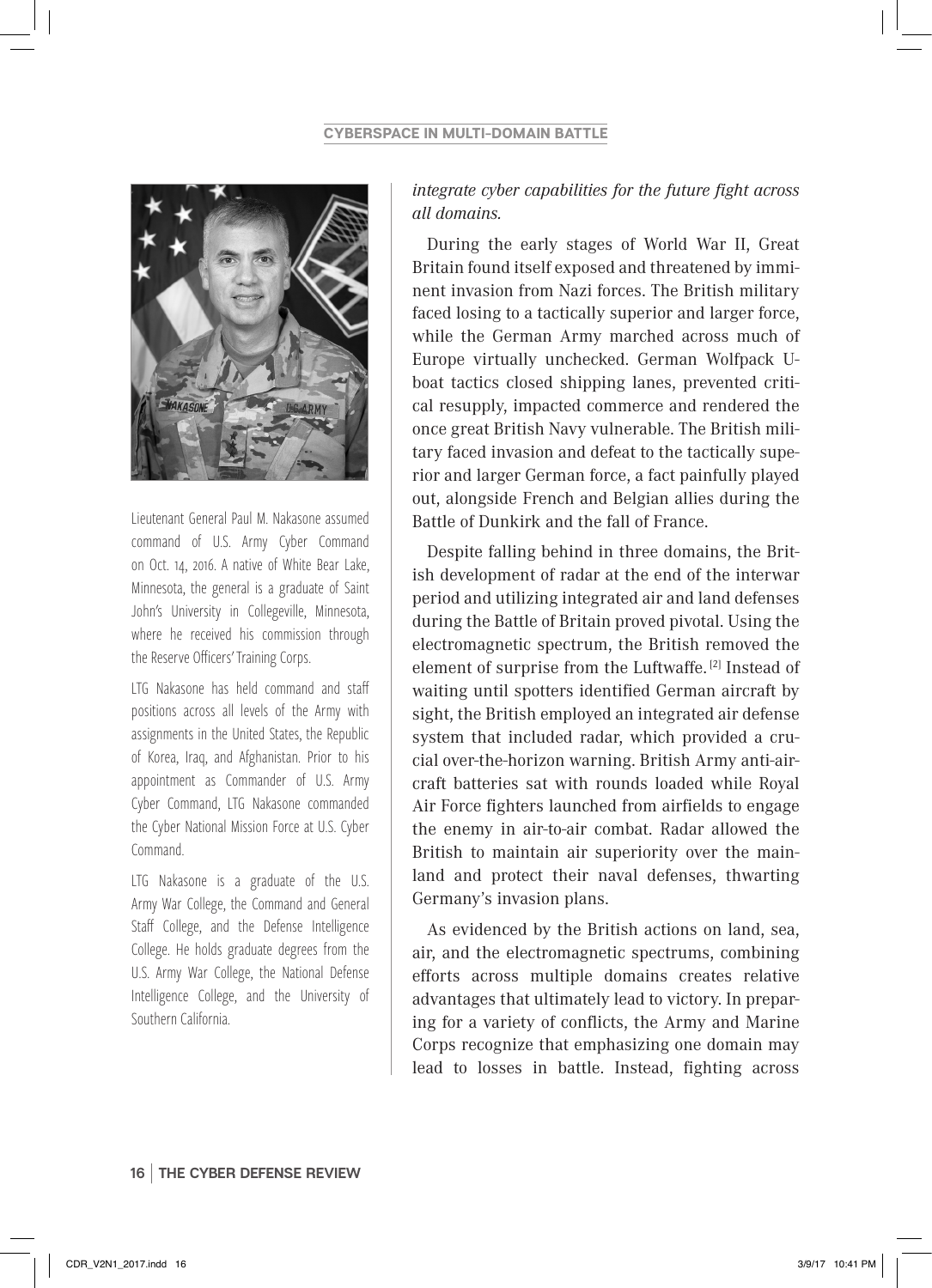

A Cyber Operations Officer, Charlie Lewis currently serves as the Executive Officer of the U.S. Army's Cyber Training Battalion at Fort Gordon, Georgia. Commissioned in the Field Artillery, he first served as Fire Support Officer to Company Commander with 3rd Brigade, 101st Airborne Division. Following graduate school, he taught as an Assistant Professor in the Department of Social Sciences at USMA, serving as Department Executive Officer his last year. Most recently, he directed the Cyber Leader College at the U.S. Army Cyber School. His military education includes the Army's Ranger, Airborne, Air Assault, Pathfinder, and Combat Diver schools. Charlie is a 2004 graduate of the United States Military Academy and holds a Master's in Public Policy from Harvard University. He is an Assistant Editor for Army Cyber Institute's *The Cyber Defense Review* and a Term Member on the Council on Foreign Relations. He recently served as a Madison Policy Forum Cybersecurity Fellow.

multiple domains, including cyberspace, increases the effectiveness of US forces while adding complexity to the battlefield. Success in this new concept relies heavily on the integration of cyberspace operations, which this paper defines.

## A NEW WAY OF THINKING

Chief of Staff of the Army, General Mark Milley offered, "… we are on the cusp of a fundamental change in the character of war." Changes in technology, geopolitics, and demographics are shifting how American forces fight wars.<sup>[3]</sup> Preparing now to allow the Army to meet simultaneous challenges across all domains is imperative if we hope to avoid first battle losses. The velocity of future conflict demands that we not wait for our adversaries to adopt new techniques and technologies. [4]

American technological overmatch has ceded territory to near-peer adversaries, regional threats, and non-state actors.<sup>[5]</sup> According to the Chairman of the Joint Chiefs of Staff, General Joseph Dunford, the proliferation and rapid development of technologies makes it easy for not only Russia and China to close the American advantage, but also for smaller actors to "frustrate U.S. interests". [6,7] Even as the Joint Force uses robotics as force multipliers, improved radio-frequency weapons, and continues exploitation of vulnerabilities in weapons systems, adversaries will keep pace and do the same. [8] Swarming formations of robots, micro-Unmanned Aerial Vehicles, and various other technologies will create confusion and overwhelm US decisionmaking in future battles. [9] Adversarial technological adoption can render US firepower impotent, no matter how powerful, before crossing the line of departure unless the military prepares for new technologies.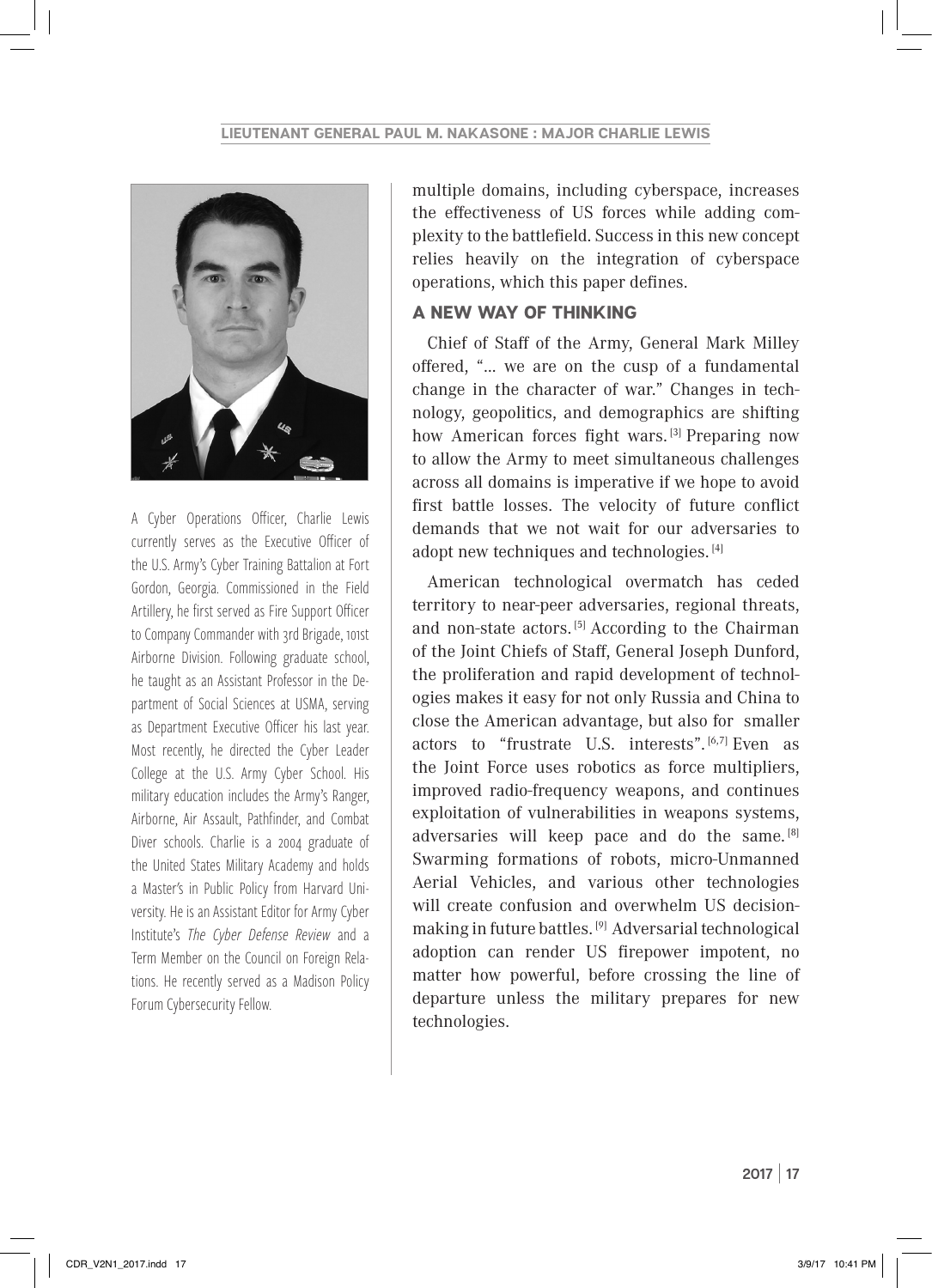#### **CYBERSPACE IN MULTI-DOMAIN BATTLE**

Advancing the proven success of combined arms in a joint environment, the Multi-Domain Battle Concept envisions future ground combat forces providing commanders options across multiple domains to deter and defeat adversaries while working with a variety of different partners. This concept will apply combined arms maneuver across all domains to create multiple dilemmas for the enemy. [10] Dominance across all domains all the time is not required. Instead, Commanders will maneuver within each domain at a given point in time to create windows of opportunity and temporary domination to gain the advantage. [11]

Multi-Domain operations rely on interdependent networks that also serve as the base for the cyberspace domain.  $[12]$  Presenting both opportunities and vulnerabilities, cyberspace serves as a significant option for strategic operations. [13] It is up to our cyber forces to prepare for victory across the information environment.

# DEFENSE OF NETWORKS, DATA, AND WEAPON SYSTEMS

*Well before any battlefield engagement on land or in air, Army Cyber forces enter combat against an enemy set to disrupt US network operations. Small elements of cyber defenders protect tactical networks, responding to breaches of integrated air defense systems. Soldiers continue to update systems, ensuring each weapon and tactical warfighter possesses the latest patches or logical armor. Back at Fort Gordon, Cyber Protection Teams defend broader swathes of networks remotely, hunting for advanced persistent threats, and maintaining the* 

To win across a 21<sup>st</sup> century multi-domain battlefield, the Army and Joint Force must first aggressively defend its networks.

*strategic picture to defend cyber key terrain to enable mission command.*

Without the network, there is no Multi-Domain Battle. The sinew of maneuver across all domains is the network.  $[14]$  Army forces are not just reliant on the network for communication and operations; the network is also the weapon system upon which all cyber forces project power. Failure to defend the network exposes cyberspace's base of operations. Like its old coastal artillery mission, the Army must recognize that defending well in one domain

requires defense across all others. Admiral Harry B. Harris, Jr., described the Army's role as "defending the sea from land."<sup>[15]</sup> Coastal artillery enhanced the ability of other domains to deny access to the enemy by protecting logistics hubs, seaports, and airbases. [16] Cyber forces protect the network through layered defenses while also securing air, sea, and land force communications. Complexity with serial defense in-depth hinders enemy operations while enabling friendly maneuver.

Cross-domain defense starts with each domain defending itself first. Because what was once a minor nuisance—cyber-attacks—can now inflict damage with significant military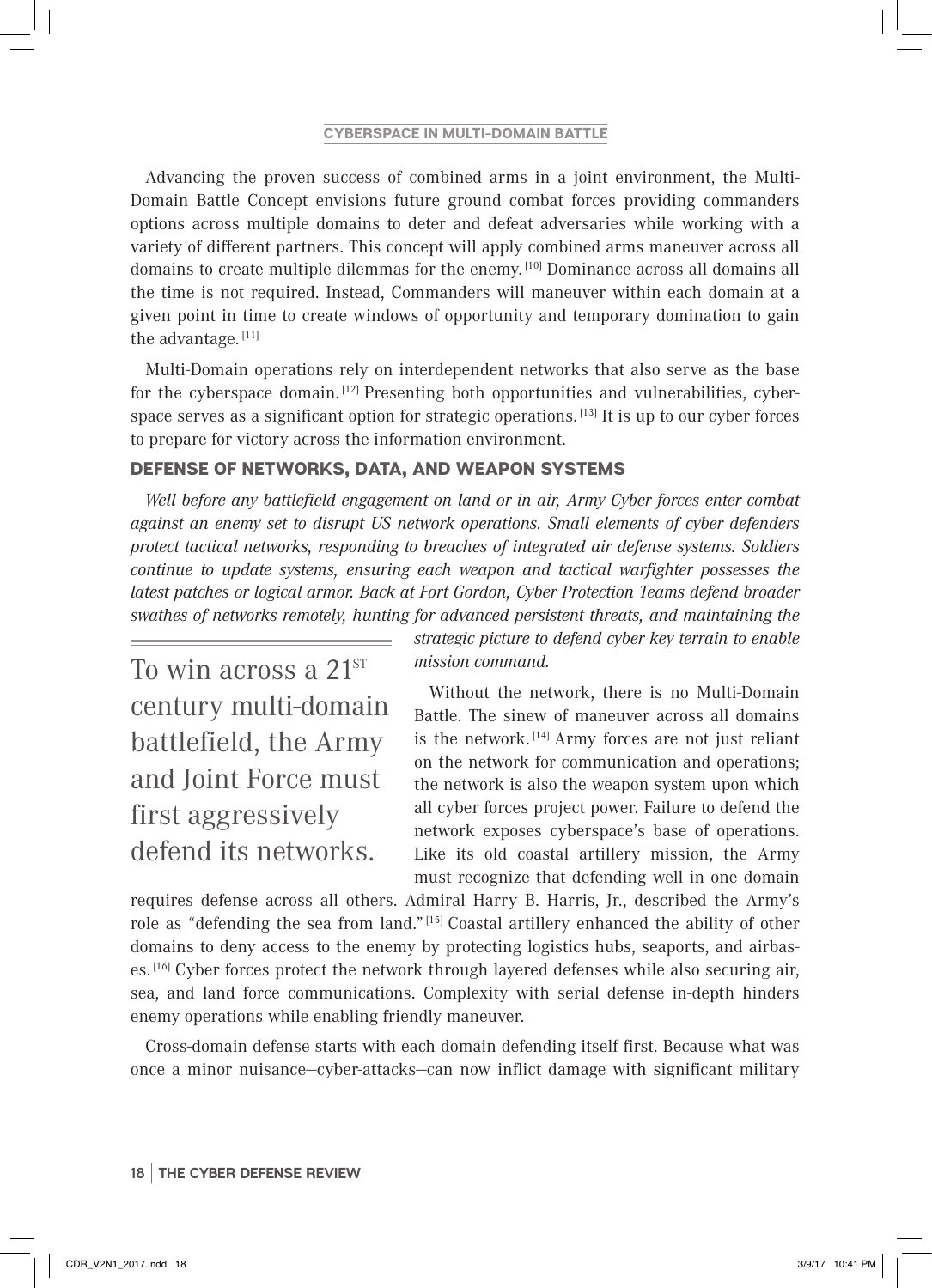implications, effectively operating and defending the network must be the first priority of all operations. [17] Threats against our networks eclipse current potential gains achieved through offensive cyberspace operations. Moreover, as we look for greater capabilities within cyberspace, we become even more vulnerable to adversary intrusions and preemptive strikes. [18] The importance of effectively operating and defending our networks cannot be overstated.

The enemy seeks information and each user on the Department of Defense Information Network (DoDIN) provides an avenue of approach to their objective. Securing the DoDIN not only allows ground forces to communicate across domains, but it also allows offensive cyberspace operations to maneuver into enemy terrain. Unity of command across cyberspace, allowing for both the operation and defense of the network will better integrate defenses within cyberspace.

The velocity of future conflict demands that we do not wait for our adversaries to adopt new techniques and technologies.

Fortifying the network affords commanders op-

portunities in other domains by enabling mission command. Various warfighting components from aviation to fires must communicate with land forces while maneuvering to access information on adversaries, the terrain, and the disposition of friendly forces. Gaining and maintaining a decisive advantage in conflict requires accurate and timely decisions based on information gathered.  $[19]$  The network allows for the sharing and consolidation of data across various organizations, commands, and even domains. Intelligence reporting, orders, targeting, and execution commands will not happen unless there are strong and secure lines of communication. The synchronization and integration necessary to win across a multi-domain battlespace cannot occur without the network.

## DELIVERING EFFECTS AGAINST OUR ADVERSARIES

*Army Cyber operators move through enemy networks. Enemy battle plans disappear while supply trains fumble through traffic jams created by incorrect orders and railroad signals. Adversarial forces receive confusing messages about their leaders abandoning them via social media while preparing their equipment. Enemy observation drones crash due to signal jamming from electronic warfare forces at the front lines.*

One domain can create "temporary windows of advantage" for another.  $[20]$  Extending the battlefield over multiple domains provides commanders options to exploit vulnerabilities when they appear as opposed to engaging based on linear constructs. [21] Just as the British exploited the electromagnetic spectrum with radar to grow their engagement area during the Battle of Britain in 1940, cyberspace must do the same today. [22] Delivering effects against the enemy through the network and across the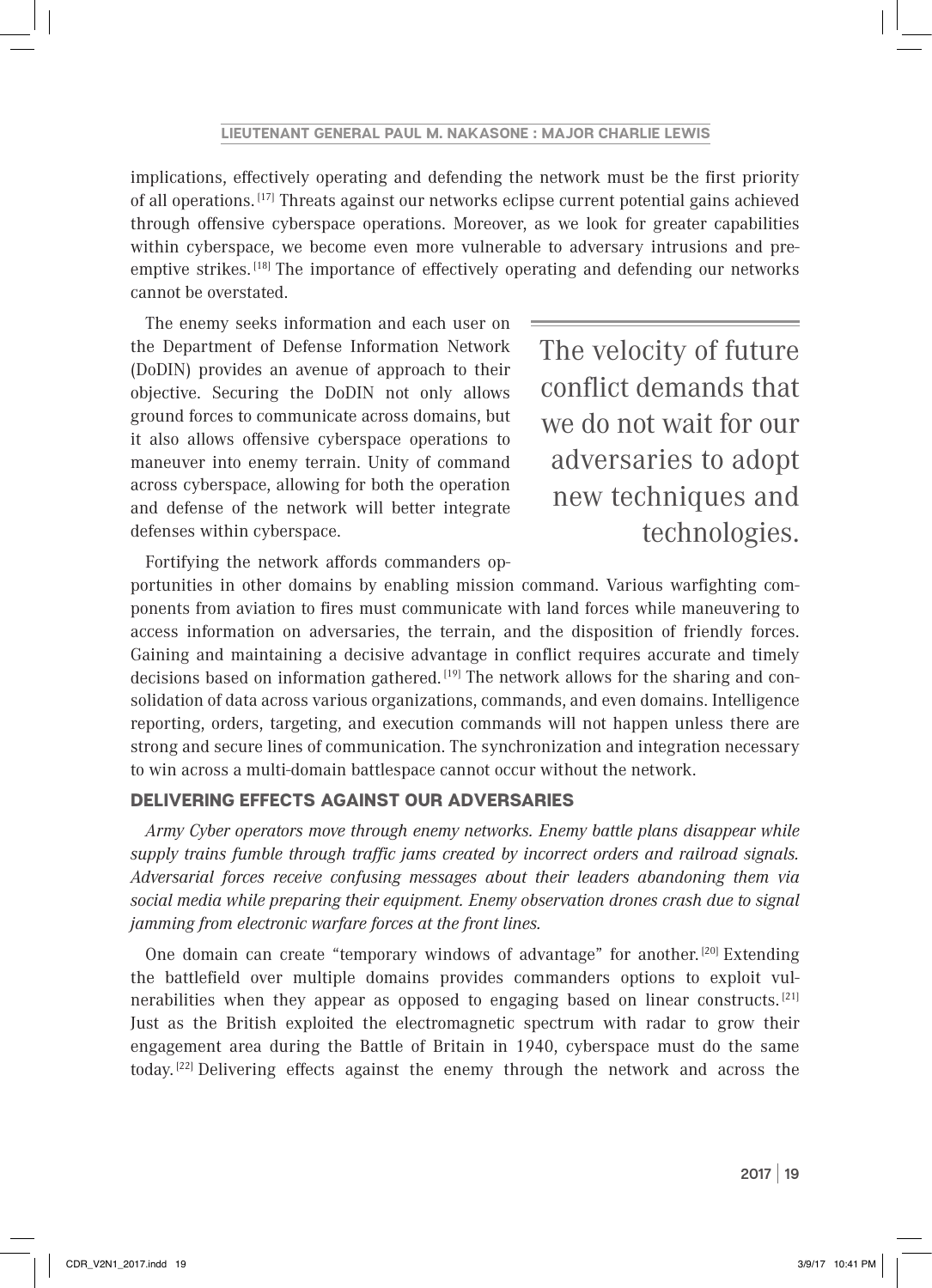information environment empowers US commanders while increasing the complexity of the battlefield for the adversary who will not know where Army cyber forces lurk in their networks.

One of the goals of the Department of Defense's (DoD) Cyber Strategy is the "need to maintain viable cyber options" integrated into plans to achieve precise objectives. [23] To meet this goal, cyber forces project power through cyberspace in support of various levels of command. From development to employment, cyberspace effects must con-

The network is also the weapon system upon which all cyber forces project power.

nect to commander's intent and objectives. Cyber forces must use their diverse problem-solving skills to anticipate requirements and create tools and capabilities to meet requirements. Unlike artillery shells or bombs, cyber tools are limited and may even be a one-time use system. While ground forces can call for multiple artillery rounds to destroy a power transformer, cyber forces may

have one opportunity to deliver their capability to destroy the same piece of equipment. Commanders must synchronize their use during the right window to apply resources wisely within the cyberspace domain.

Beyond networks, attacking through the electromagnetic spectrum provides another option. Electronic warfare successfully supported recent Russian land operations in Crimea and demonstrated how swarming of threats across multiple domains confuses an enemy. <sup>[24]</sup> Currently, electronic warfare capabilities reside at the tactical level, providing ground commanders responsive and flexible options to conduct an electronic attack, support, or protect. Using the equipment and talent located within their formation, commanders can incorporate fires through the electromagnetic spectrum to support their maneuver operations. By jamming enemy communications at a given point while also masking their own signatures, ground forces can move freely across the battlefield. No matter what method of operation within cyberspace, gaining a temporary advantage, in conjunction with combined arms maneuver, increases the adversaries' complexity. Cyber forces must deliver effects in creative ways to maintain this advantage.

## INTEGRATED CAPABILITIES

*US forces maneuver to regain border towns lost to enemy forces. US aircra# race overhead and artillery screams past their buildings, but the munitions only land on the vehicles camouflaged outside of the town. As an enemy detachment keys their microphone to report activity, a message comes across their computer telling them to surrender and providing the current grid of every soldier in that town. US troops maneuver closer, releasing a swarm of drones. Electronic warfare operators start spoofing the size of the small force, confusing enemy leaders who now think it is a battalion. Panicked, forty enemy combatants surrender their*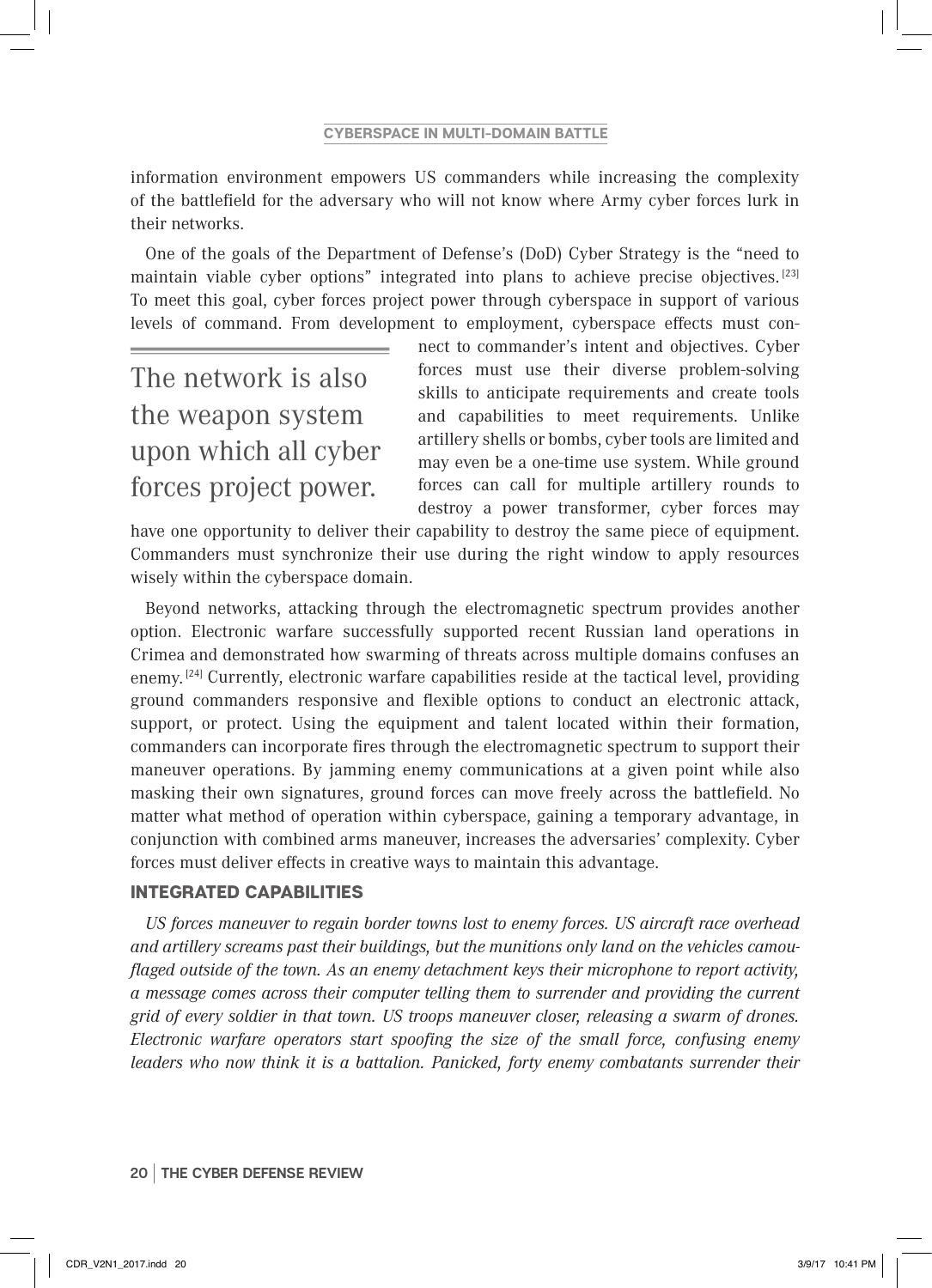*defenses. A drone developed by an Austin startup flies to each enemy soldier, scans their irises, confirms accountability, and relays directions. An Electronic Warfare specialist jams any potential enemy communications as they surrender, not to a battalion, but instead to an expeditionary cyber team of five personnel.* 

From defense to offense, capabilities must span cyberspace, electronic warfare, and information operations. Just as British leaders exploited a new technology, radar, to gain an advantage over the Nazis, joint force commanders must do the same today in support of Multi-Domain Battle. Developing new cyberspace capabilities starts with framing the problem and then innovating throughout the integration process. New DoD initiatives stress the research and development cycle but more is needed to meet the speed and agility required by the Army.  $[25]$  Over the past decade, adversaries created new products, spent more money, and even pilfered American research to counter traditional US strengths.<sup>[26]</sup> To regain the advantage, DoD has undertaken numerous initiatives to

accelerate the acquisition process of cyberspace technologies, including Defense Innovation Board, the Strategic Capabilities Office, and the Defense Innovation Unit Experimental (DIUx).  $[27]$  Instead of years in development acquisition, the Army hopes to purchase capabilities and deploy them much faster in support of ground forces.

Equally important, force structure and education shifts must occur to incorporate new technologies. Commanders must integrate the opportunities new capabilities provide as rapidly as acquired. [28] Preparing commands through professional military education's new emphasis on cyberspace increases Army leaders'

Cyber forces must use their diverse problem solving skills to anticipate requirements and create tools to meet requirements.

understanding of cyber threats and cyberspace capabilities. Today, opportunities exist to enable commanders with cyber and electronic warfare capabilities against the Islamic State in Iraq and Syria along with fulfilling U.S. Army Europe's call for an urgent operational need to address current warfighting shortfalls.

The Army's Cyber Electromagnetic Activity (CEMA) Support to Corps and Below (CSCB) initiative today demonstrates how cyberspace operations can be integrated into a combined arms maneuver force to succeed at lower echelons. [29] Moreover, While Electronic Warfare (EW) personnel provide planning prowess, their minimal structure limits operations across the entire cyberspace domain. However, CSCB efforts integrating EW with Cyber, Information Operations, and Intelligence personnel, equipment, and capabilities provide commanders with offensive and defensive cyber capabilities to gain an advantage in a domain previously limited to them. [30] Moreover, CSCB shows forces how to adapt processes and use their organic Electronic Warfare cells. [31]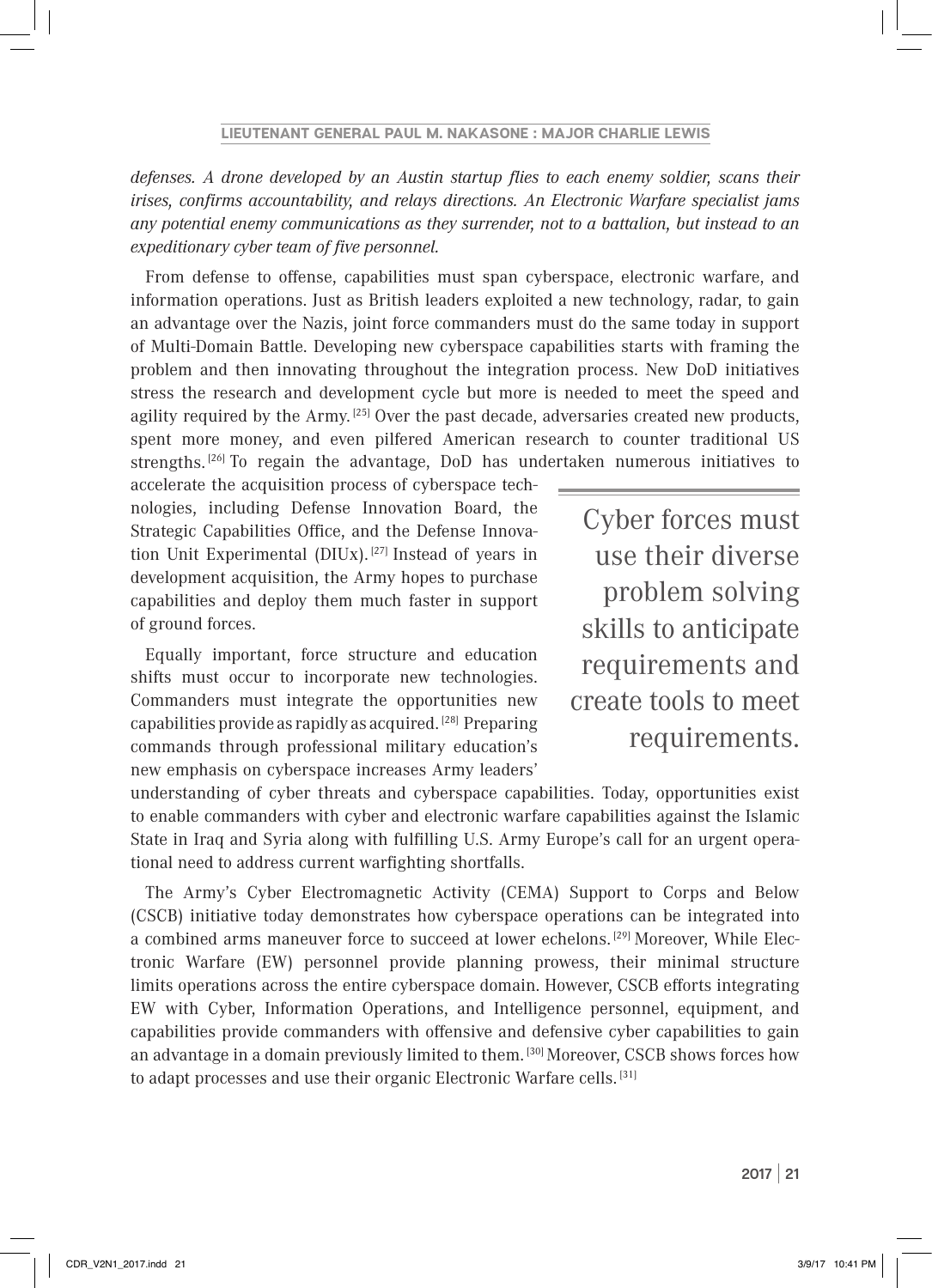Even with force structure and weapons platforms, commanders must also visualize cyber terrain the same way they do land to understand the battlefield.  $[32]$  From maneuvering forces to de-confliction, visualization mitigates conflicts within the military and interagency, allowing for a faster response to adversarial actions.  $[33]$  Finally, visualization can lessen one of the main risks in cyberspace, crossing into another area of responsibility. Authorities constrain operations to limit risk because many cannot see the ultimate effect; adding a picture can show full movement on the battlefield and will speed up the approval process.

**CONCLUSION** 

One of the goals of the DoD Cyber Strategy is the need to maintain viable cyber options integrated into plans to achieve precise objectives.

*Confused, the enemy retreats well beyond the border. US forces overwhelmed their decision-making processes and information flow. Key communication devices crashed. A numerically inferior US and allied force somehow defeated a well-defended force connected to its logistics bases. Fighting over multiple domains created a complex battlefield the enemy could not control or defeat.*

Multi-Domain Battle succeeds when each domain gains the advantage in support of others, requiring innovative approaches to integrating cyber oper-

ations, just as the British did with radar. A failure to layer operations across multiple domains creates gaps that adversaries will expose. Combining maneuver across domains creates many dilemmas for the enemy. The network today is the piece that best ties operations across all domains. With the network connecting all domains, success within cyberspace is imperative. From defending the network as a base to achieving effects against the enemy, the Army must prepare to fight in an environment that changes exponentially and will look much different tomorrow. Starting with the defense of the network, cyberspace protects "bases" upon which offensive forces can deliver effects through fiber and the spectrum. Integrated throughout the levels of command, the cyberspace domain's integration in multi-domain conflict will be critical for future Joint Force commanders.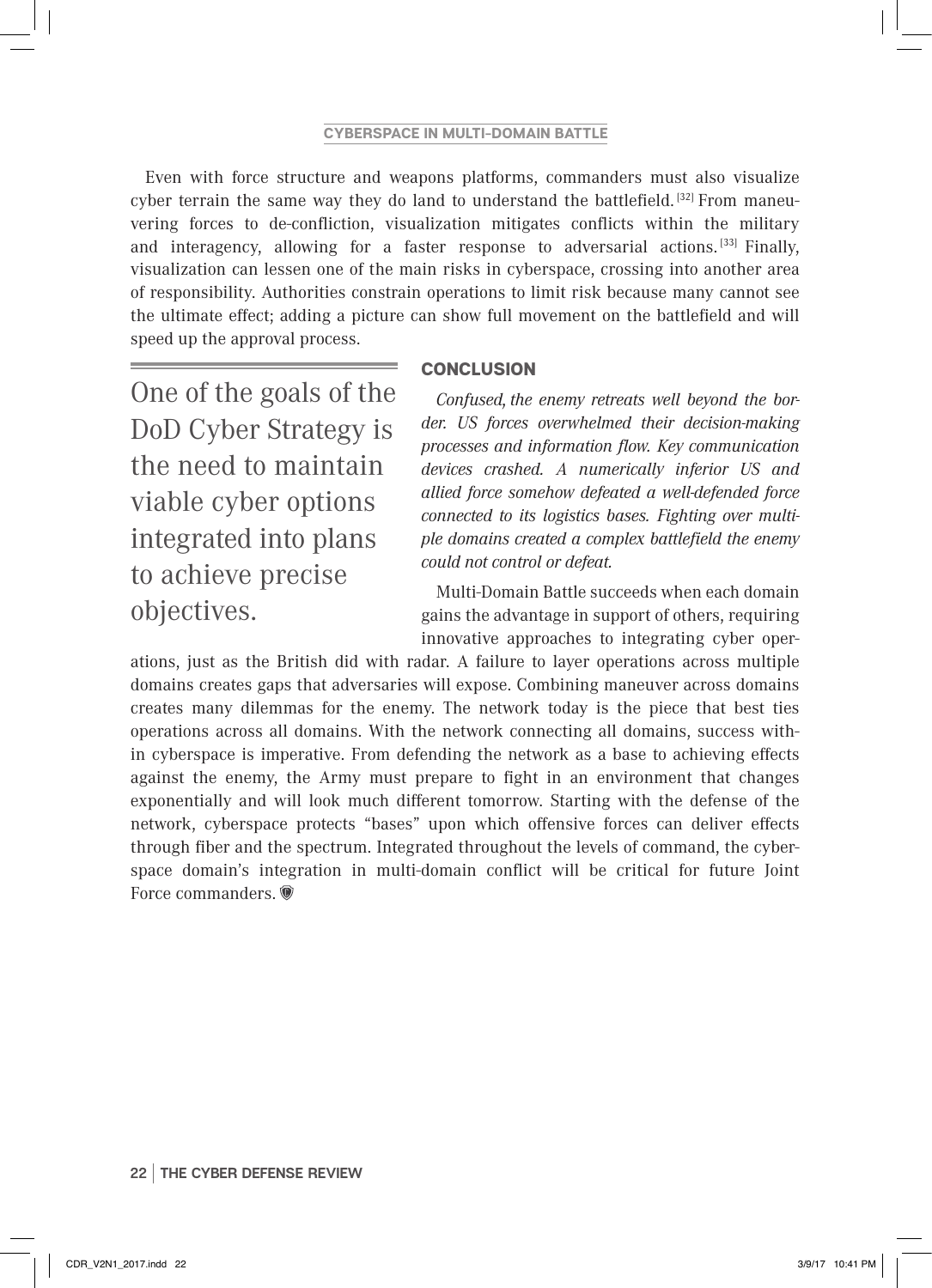#### **LIEUTENANT GENERAL PAUL M. NAKASONE : MAJOR CHARLIE LEWIS**

#### **NOTES**

1. David Perkins, "Mult-Domain Batle: Joint Combined Arms Concept for the 21ST Century" *Army Magazine.* Retieved on November 22, 2016 fom htps://www.ausa.org/artcles/mult-domain-batle-joint-combined-arms-concept-21st-century.

2. Alan Beyerchen, "From Radio to Radar: Interwar Military Adaptaton to Technological Change in Germany, the United Kingdom, and the United States." *In Militry Innovaton in the Intrwar Period,* edited by Williamson Murray and Allan R. Millett, Cambridge: Cambridge University Press, 1996, 265, 299.

3. General Mark A. Milley, "Changing Nature of War Won't Change Our Purpose,"*AUSA Greenbook 2016-2017,* October 2016, 15-16.

4. First battles comment based on *America's First Battles, 1776-1965*, edited by Charles Heller and William A. Stofft.

5. "Joint Operatng Environment 2035: Te Joint Force in a Contested and Disordered World," *Joint Chiefs of Stf,*  Washington D.C., 14 July 2016, 15.

6. General Joseph Dunford, "Posture Statement of General Joseph Dunford Jr., USMC, 19TH Chairman of the Joint Chiefs of Staf Before the 114TH Congress Senate Armed Service Commitee Budget Hearing," *Unitd Stts Senat Armed Services Commite,* March 17, 2016.

7. "Joint Operating Environment 2035: The Joint Force in a Contested and Disordered World," *Joint Chiefs of Staff*, Washington D.C., 14 July 2016, 15.

8. "Joint Operatng Environment 2035," 16-19.

9. Paul Scharre, "Unleash the Swarm: The Future of Warfare," *War on the Rocks*, retrieved from http://warontherocks. com/2015/03/unleash-the-swarm-the-future-of-warfare/ on December 28, 2016.

10. Albert Palazzo and David P. Mclain, III, "Mult-Domain Batle: A New Concept for Land Forces." *War on the Rocks.* Retieved fom htp://warontherocks.com/2016/09/mult-domain-batle-a-new-concept-for-land-forces/, accessed November 22, 2016.

11. Perkins.

12. "Joint Operating Environment 2035," 33.

13. "Joint Operating Environment 2035," 33.

14. Chris Telley, "Te Sinews of Mult-Domain Batle," *RealClearDefense,* retieved fom htp://www.realcleardefense.com/ articles/2016/12/30/the\_sinews\_of\_multi-domain\_battle\_110564.html on December 30, 2016.

15. Harry B. Harris, Jr. "Role of Land Forces in Ensuring Access to Shared Domains." Speech given to the AUSA Insttute of Land Warfare LANPAC Symposium on May 25, 2016.

16. Eric Lindsey, "Beyond Coast Artllery: Cross-Domain Denial and the Army," *Centr for Statgic and Budgetry Assessments.*

17. General Mark Milley, "Remarks at the AUSA Conference 2016," *Associaton of the Unitd Stts Army.*

18. Jacquelyn Schneider, "Digitally-Enabled Warfare," *Centr for a New American Securit,* retieved fom htps://www. cnas.org/publications/reports/digitally-enabled-warfare-the-capability-vulnerability-paradox on August 29, 2016.

19. Patrick J. Murphy and Mark A. Milley, "Record Version Statement by The Honorable Patrick J. Murphy, Acting Secretary of the Army, and General Mark A. Milley, Chief of Staf, United States Army, on the Posture of the United States Army" *Unitd Stts Senat Commite on Armed Services,* April 7, 2016.

- 20. Perkins.
- 21. Perkins.

22. Beyerchen.

23. Office of the Secretary of Defense, *The Department of Defense Cyber Strategy*, *April 2015*, 14.

24. Paul Scharre, "Commanding the Swarm," *War on the Rocks,* retieved fom htp://warontherocks.com/2015/03/ commanding-the-swarm/ on November 25, 2016.

25. Secretary of Defense Ash Carter, "Remarks on "Te Path to an Innovatve Future for Defense" *Ofce of the Secretry of Defense,* October 28, 2016, retieved fom htps://www.defense.gov/News/Speeches/Speech-View/Artcle/990315/ remarks-on-the-path-to-an-innovatve-future-for-defense-csis-third-ofset-stat on December 27, 2016.